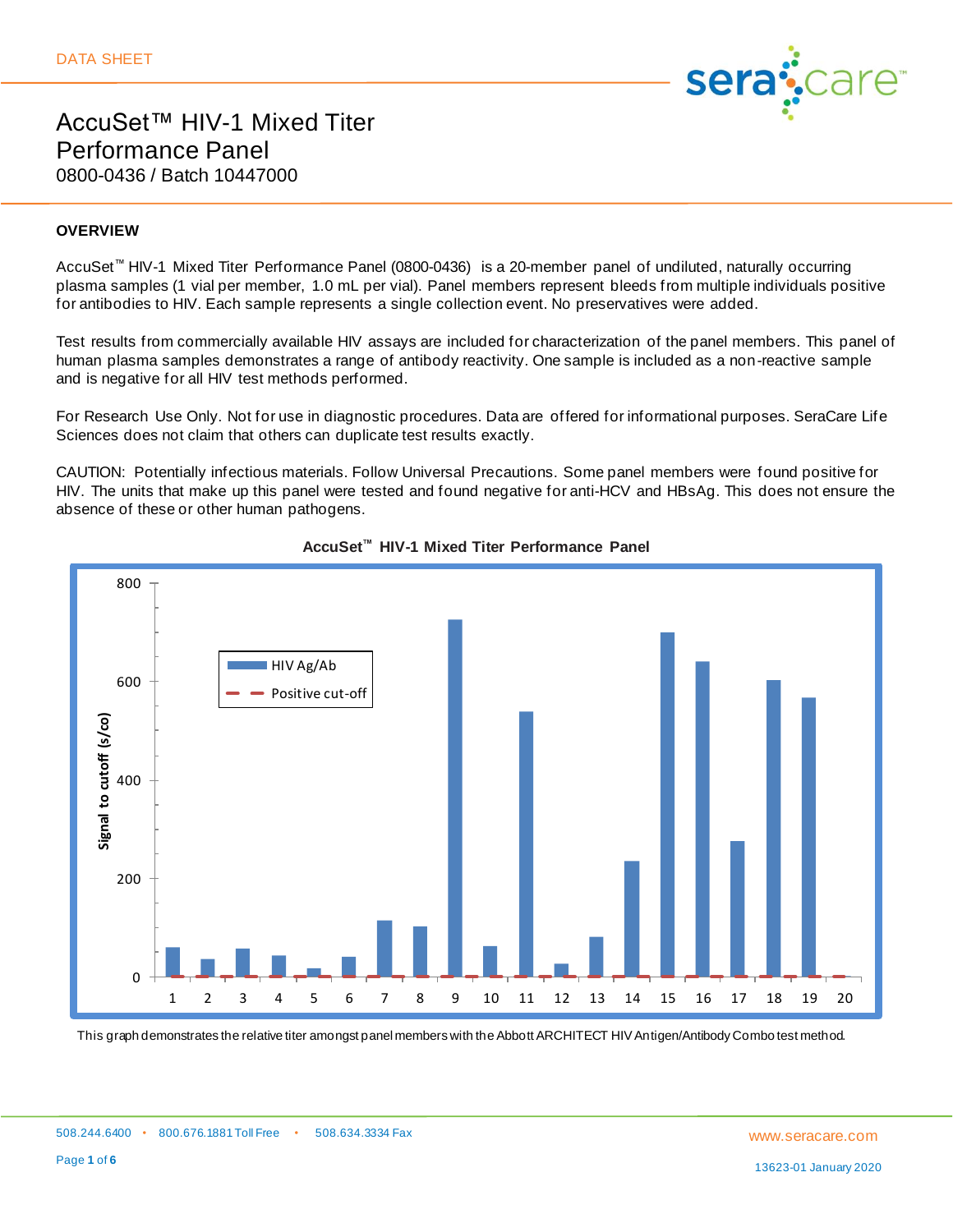

### **Panel Member Information**

| <b>Panel Member</b> | SeraCare Batch# | SeraCare Donor ID # | <b>Bleed Date</b> |
|---------------------|-----------------|---------------------|-------------------|
| 01                  | 9253902         | BD111102            | 04-JUL-2000       |
| 02                  | 10418766        | BD406217            | 27-SEP-2018       |
| 03                  | 10430531        | BD407035            | 22-MAR-2019       |
| 04                  | 10430534        | BD407035            | 24-MAR-2019       |
| 05                  | 10430738        | BD407037            | 06-MAY-2019       |
| 06                  | 10266924        | BD328464            | 30-OCT-2015       |
| 07                  | BM217425        | BD104207            | 22-MAR-2007       |
| 08                  | 10418768        | BD406218            | 29-NOV-2018       |
| 09                  | 9117876         | BD110620            | <b>NA</b>         |
| 10                  | 9226376         | BD106191            | 23-JAN-2008       |
| 11                  | 9226471         | <b>NA</b>           | 22-FEB-2007       |
| 12                  | 9251513         | BD111003            | 05-JUL-2000       |
| 13                  | 10266902        | BD328456            | 29-OCT-2015       |
| 14                  | BM206402        | BD102915            | 25-AUG-2006       |
| 15                  | BM206404        | BD102916            | 30-AUG-2006       |
| 16                  | BM206410        | BD102907            | 18-SEP-2006       |
| 17                  | 9230844         | BD106688            | 05-MAY-2008       |
| 18                  | BM217852        | NA.                 | NA.               |
| 19                  | BM217853        | NA                  | NA.               |
| 20                  | 9192330         | NA                  | NA                |

NA = Not Available

13623-01 January 2020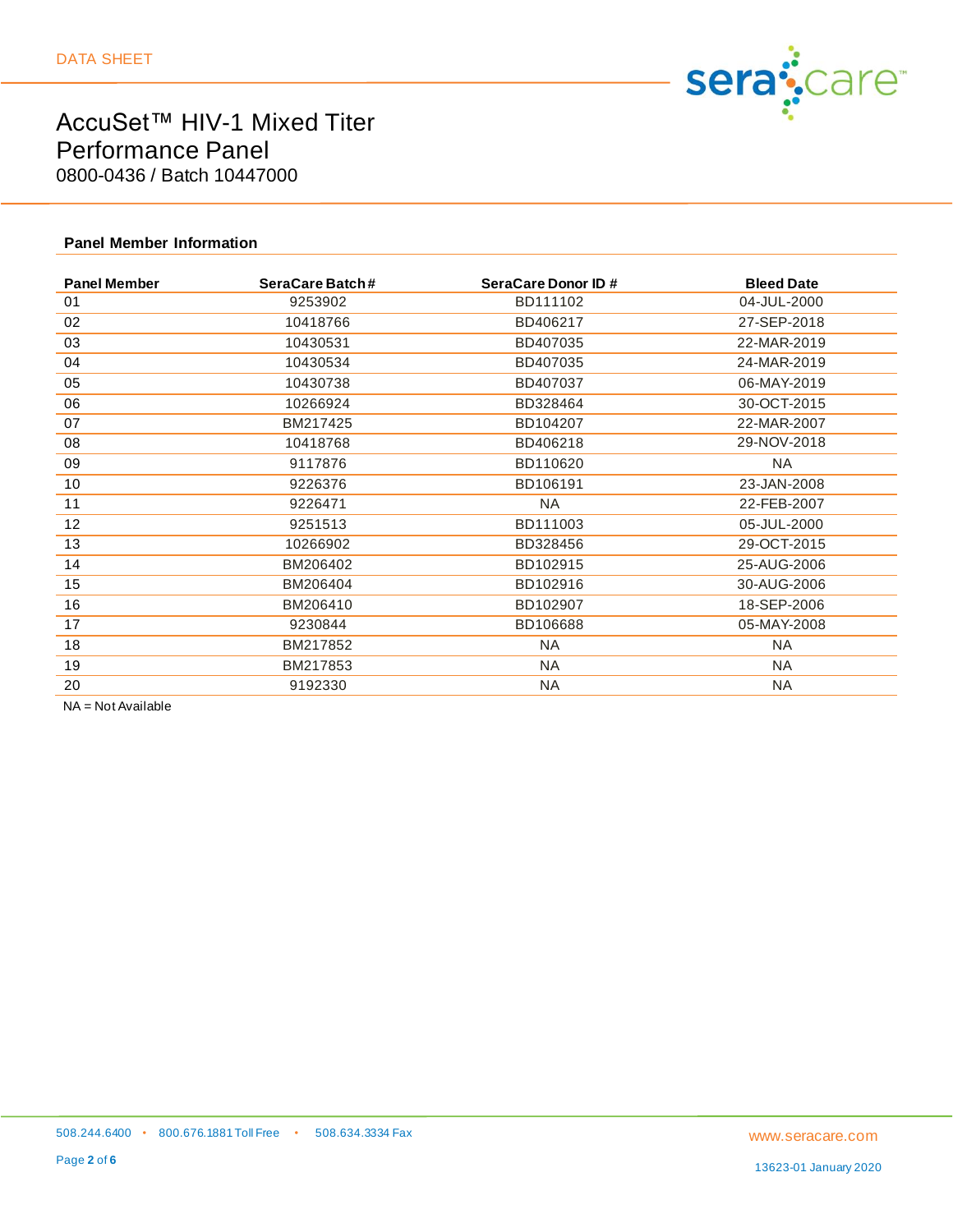

### **HIV RNA and Antigen**

|                      | Roche<br>cobas <sup>®</sup> HIV-1<br>$\cosh\theta$ 6800 | <b>Perkin Elmer</b><br><b>HIV-1 p24</b><br><b>ELISA</b> |
|----------------------|---------------------------------------------------------|---------------------------------------------------------|
| <b>Panel Member</b>  | $(cp/mL)^{1,3}$                                         | $(s/co)^{2,3}$                                          |
| 01                   | 27,000                                                  | 1.5                                                     |
| 02                   | 24,350                                                  | 0.2                                                     |
| 03                   | 107,500                                                 | 0.98                                                    |
| 04                   | 88,700                                                  | 0.8                                                     |
| 05                   | 523,500                                                 | 2.8                                                     |
| 06                   | 264,000                                                 | 0.7                                                     |
| 07                   | 1,215                                                   | 0.2                                                     |
| 08                   | 1,165                                                   | 0.1                                                     |
| 09                   | 7,660                                                   | 1.7                                                     |
| 10                   | 194                                                     | 0.1                                                     |
| 11                   | 2,245                                                   | 0.4                                                     |
| 12                   | <b>44, TND<sup>4</sup></b>                              | 0.1                                                     |
| 13                   | 10,700                                                  | 0.1                                                     |
| 14                   | 406                                                     | 0.3                                                     |
| 15                   | 4,510                                                   | 0.1                                                     |
| 16                   | 737                                                     | 0.1                                                     |
| 17                   | <b>TND</b>                                              | 0.1                                                     |
| 18                   | <b>TND</b>                                              | 0.1                                                     |
| 19                   | <b>TND</b>                                              | 0.1                                                     |
| 20                   | <b>TND</b>                                              | 0.2                                                     |
| <b>Test Date</b>     | 09-DEC-2019                                             | 05-DEC-2019                                             |
| <b>Test Site</b>     | RL                                                      | SC                                                      |
| <b>Kit Part Code</b> | <b>NA</b>                                               | NEK050A                                                 |
| Kit Lot No.          | <b>NA</b>                                               | 990-19403                                               |
| Kit Exp. Date        | <b>NA</b>                                               | 01-AUG-2020                                             |
|                      |                                                         |                                                         |

<sup>1</sup>Results are reported as copies per milliliter(cp/mL); positive/reactive results are noted in bold red.

 ${}^{2}$ Results are reported as signal to cutoff (s/co); positive/reactive results are noted in bold red.

 $3$ Results are reported as the mean result of duplicate testing, except where noted.

 $^4$ Individual results are presented. The assay cut-off is 20 cp/mL.

TND = Target Not Detected; NA = Not Available; SC = SeraCare; RL = Reference Lab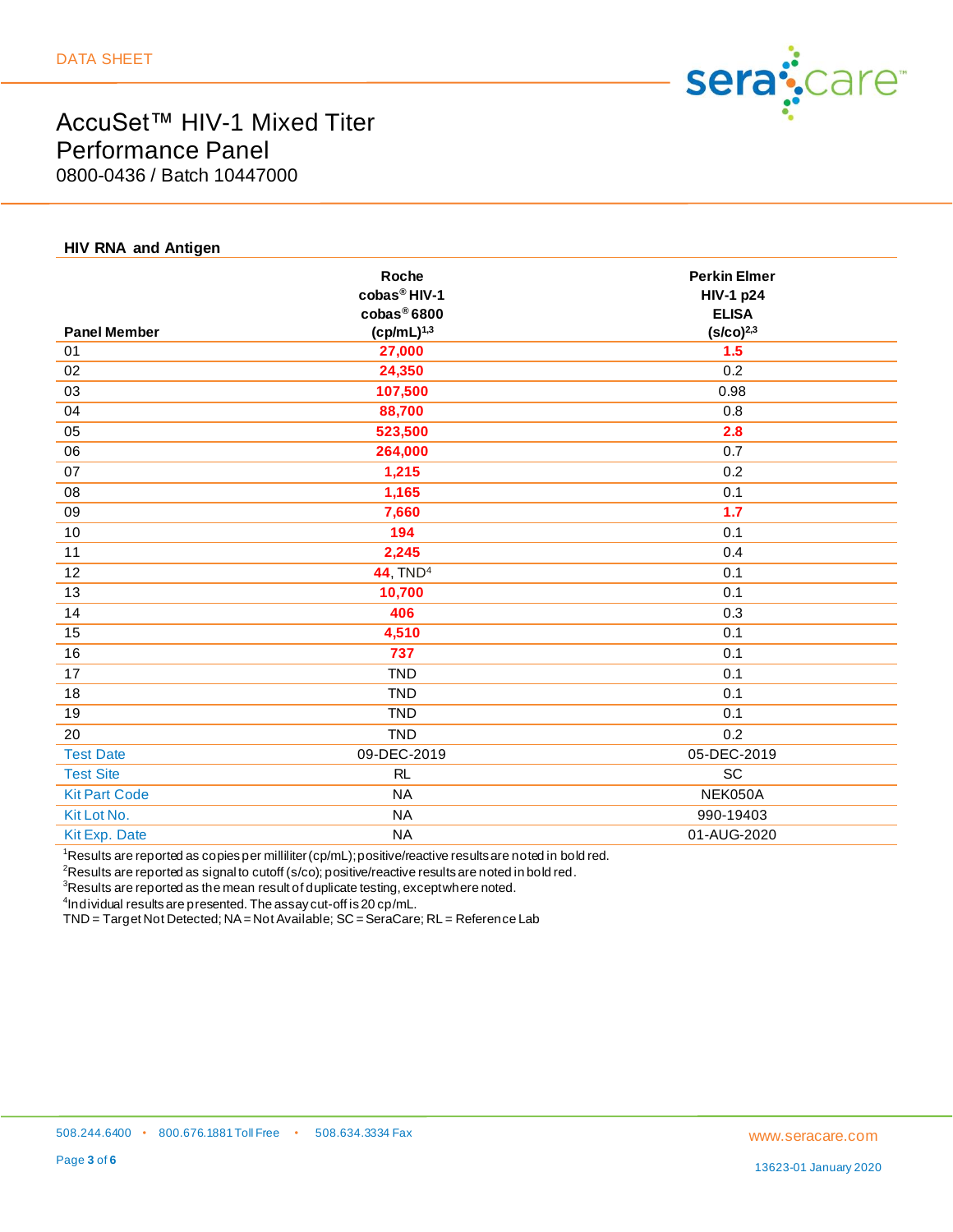

| <b>HIV Antigen / Antibody</b> |                                                                                  |                                                                               |                                                             |                                                       |
|-------------------------------|----------------------------------------------------------------------------------|-------------------------------------------------------------------------------|-------------------------------------------------------------|-------------------------------------------------------|
| <b>Panel Member</b>           | <b>Abbott</b><br><b>ARCHITECT</b><br><b>HIV Ag/Ab</b><br>Combo<br>$(S/CO)^{1,3}$ | <b>Siemens</b><br><b>ADVIA Centaur®</b><br>HIV Ag/Ab Combo<br>$(Index)^{2,3}$ | Ortho<br><b>VITROS®</b><br>HIV c<br>$(S/CO)^{1,3}$          | Roche<br><b>Elecsys</b><br>combi PT<br>$(S/CO)^{1,3}$ |
| 01                            | 59.5                                                                             | 4.6                                                                           | 18.7                                                        | 126.0                                                 |
| 02                            | 36.5                                                                             | 11.5                                                                          | 4.9                                                         | 12.3                                                  |
| 03                            | 57.2                                                                             | 4.5                                                                           | 3.5                                                         | 23.0                                                  |
| 04                            | 44.6                                                                             | 4.0                                                                           | 3.9                                                         | 32.0                                                  |
| 05                            | 18.0                                                                             | 7.2                                                                           | 13.9                                                        | 123.2                                                 |
| 06                            | 42.7                                                                             | $\overline{5.3}$                                                              | 17.0                                                        | 275.9                                                 |
| 07                            | 115.1                                                                            | 10.0                                                                          | 50.3                                                        | 383.4                                                 |
| 08                            | 104.1                                                                            | 9.8                                                                           | 31.9                                                        | 97.7                                                  |
| 09                            | 726.4                                                                            | >12.0 <sup>4</sup>                                                            | 201.5                                                       | 129.0                                                 |
| 10                            | 61.8                                                                             | >12.0 <sup>4</sup>                                                            | 72.4                                                        | 278.5                                                 |
| 11                            | 538.5                                                                            | >12.0 <sup>4</sup>                                                            | 209.0                                                       | 475.2                                                 |
| 12                            | 26.8                                                                             | 8.8                                                                           | 31.3                                                        | 220.3                                                 |
| 13                            | 82.1                                                                             | 7.3                                                                           | 43.0                                                        | 244.3                                                 |
| 14                            | 236.8                                                                            | >12.0 <sup>4</sup>                                                            | 238.5                                                       | 71.1                                                  |
| 15                            | 700.3                                                                            | >12.0 <sup>4</sup>                                                            | 233.5                                                       | 207.7                                                 |
| 16                            | 641.5                                                                            | >12.0 <sup>4</sup>                                                            | 204.0                                                       | 715.7                                                 |
| 17                            | 275.9                                                                            | >12.0 <sup>4</sup>                                                            | 118.5                                                       | 2843.0                                                |
| 18                            | 602.1                                                                            | >12.0 <sup>4</sup>                                                            | 180.5                                                       | 1387.5                                                |
| 19                            | 567.9                                                                            | >12.0 <sup>4</sup>                                                            | 184.0                                                       | 1261.0                                                |
| 20                            | 0.1                                                                              | 0.1                                                                           | 0.1                                                         | 0.4                                                   |
| <b>Test Date</b>              | 05-DEC-2019                                                                      | 09-DEC-2019                                                                   | 08-DEC-2019,<br>14-DEC-2019,<br>15-DEC-2019;<br>18-DEC-2019 | 19-DEC-2019                                           |
| <b>Test Site</b>              | SC                                                                               | <b>RL</b>                                                                     | <b>RL</b>                                                   | <b>RL</b>                                             |
| <b>Kit Part Code</b>          | 2P36                                                                             | <b>NA</b>                                                                     | <b>NA</b>                                                   | <b>NA</b>                                             |
| Kit Lot No.                   | 07190BE00                                                                        | 117223                                                                        | 0059;0140                                                   | NA                                                    |
| Kit Exp. Date                 | 19-MAY-2020                                                                      | 12-JUN-2020                                                                   | 07-SEP-2020;<br>07-NOV-2020                                 | <b>NA</b>                                             |

<sup>1</sup>Results are reported as a signal to cutoff ratio (s/co); positive/reactive results are noted in bold red.

 $2R$ esults are reported as an Index; positive/reactive results are noted in bold red.

 $3$ Results are reported as the mean result of duplicate testing.

<sup>4</sup>Result is off-scale.

NA = Not Available; SC = SeraCare; RL = Reference Lab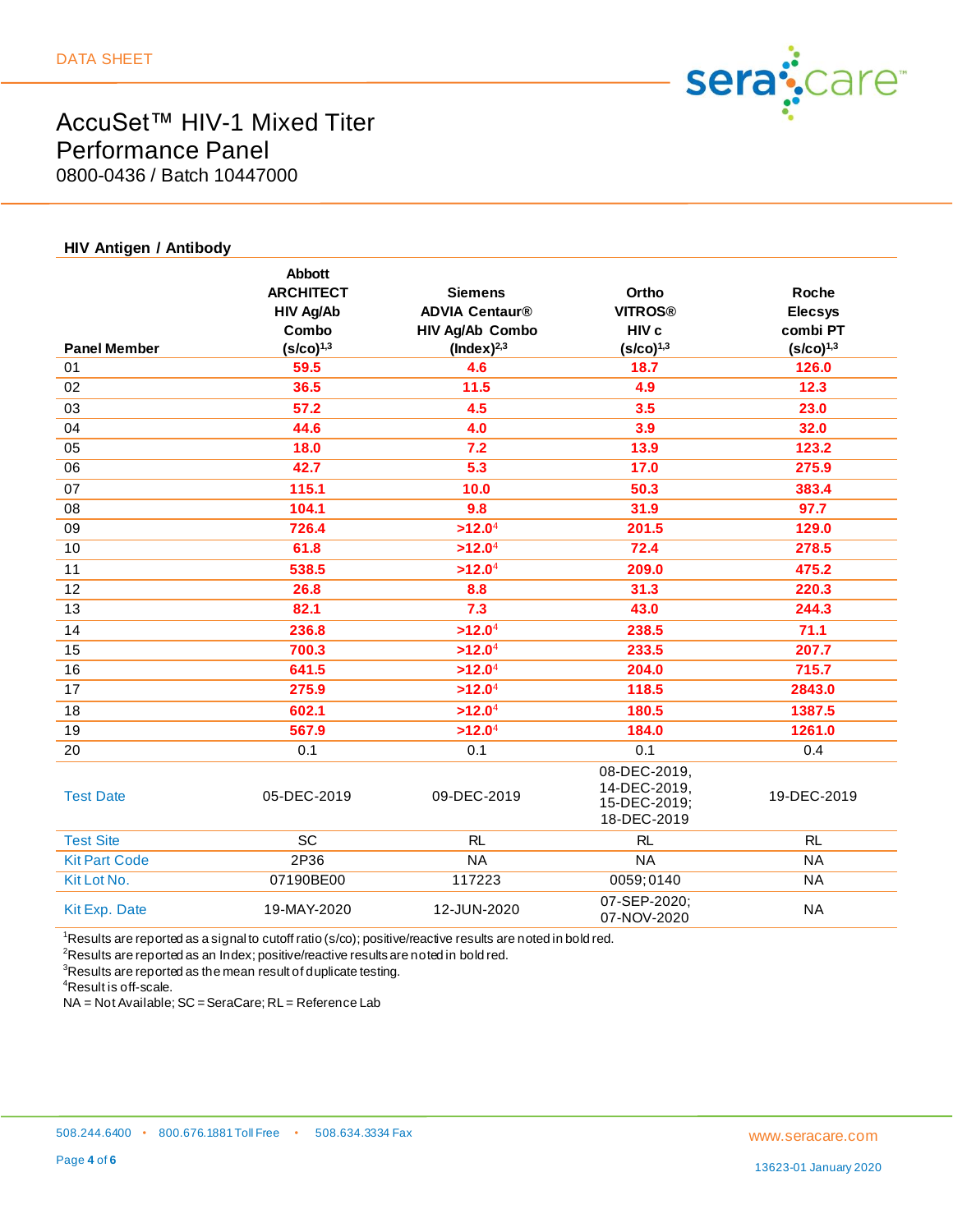

#### **HIV Antibody**

|                      | <b>Bio-Rad</b><br>Genetic Systems™ HIV-1/HIV-2<br>Plus O EIA | Avioq<br><b>HIV-1</b><br><b>Microelisa</b> | OraSure OraQuick <sup>®</sup><br><b>HIV Rapid</b> |
|----------------------|--------------------------------------------------------------|--------------------------------------------|---------------------------------------------------|
| <b>Panel Member</b>  | $(S/CO)^{1,2,5}$                                             | $(S/CO)^{1,2,5}$                           | Antibody Test <sup>5</sup>                        |
| 01                   | 13.9 <sup>3</sup>                                            | 7.4                                        | <b>POS</b>                                        |
| 02                   | 13.9 <sup>3</sup>                                            | 6.1 <sup>4</sup>                           | <b>POS</b>                                        |
| 03                   | 13.9 <sup>3</sup>                                            | $4.9^{4}$                                  | <b>POS</b>                                        |
| 04                   | 13.9 <sup>3</sup>                                            | 6.5                                        | <b>POS</b>                                        |
| 05                   | 13.9 <sup>3</sup>                                            | 7.2                                        | <b>POS</b>                                        |
| 06                   | 13.9 <sup>3</sup>                                            | 8.2                                        | <b>POS</b>                                        |
| 07                   | 13.9 <sup>3</sup>                                            | 8.3                                        | <b>POS</b>                                        |
| 08                   | 13.9 <sup>3</sup>                                            | 7.4                                        | <b>POS</b>                                        |
| 09                   | 13.9 <sup>3</sup>                                            | 10.3                                       | <b>POS</b>                                        |
| 10                   | 13.9 <sup>3</sup>                                            | 9.1                                        | <b>POS</b>                                        |
| 11                   | 13.9 <sup>3</sup>                                            | 10.3                                       | <b>POS</b>                                        |
| 12                   | 13.9 <sup>3</sup>                                            | 8.4                                        | <b>POS</b>                                        |
| 13                   | 13.9 <sup>3</sup>                                            | 8.6                                        | <b>POS</b>                                        |
| 14                   | 13.9 <sup>3</sup>                                            | 10.5                                       | <b>POS</b>                                        |
| 15                   | 13.9 <sup>3</sup>                                            | 10.5                                       | <b>POS</b>                                        |
| 16                   | $13.9^3$                                                     | 10.6                                       | <b>POS</b>                                        |
| 17                   | 13.9 <sup>3</sup>                                            | 10.0                                       | <b>POS</b>                                        |
| 18                   | 13.9 <sup>3</sup>                                            | 10.2                                       | <b>POS</b>                                        |
| 19                   | 13.9 <sup>3</sup>                                            | 10.1                                       | <b>POS</b>                                        |
| 20                   | 0.1                                                          | 0.3                                        | <b>NEG</b>                                        |
| <b>Test Date</b>     | 05-DEC-2019                                                  | 05-DEC-2019,<br>09-DEC-2019                | 05-DEC-2019                                       |
| <b>Test Site</b>     | SC                                                           | SC                                         | SC                                                |
| <b>Kit Part Code</b> | 32588                                                        | 100384                                     | 1001.0079                                         |
| Kit Lot No.          | 148PBB-05                                                    | 18105H                                     | 0006672847                                        |
| Kit Exp. Date        | 31-MAR-2020                                                  | 11-JUN-2020                                | 30-NOV-2021                                       |
|                      |                                                              |                                            |                                                   |

 $1$ Results are reported as a signal to cutoff ratio (s/co); positive/reactive results are noted in bold red.

 ${}^{2}$ Results are reported as the mean result of duplicate testing, except where noted.

 ${}^{3}$ Result is off-scale.

 $4$ Results are reported as the mean result of testing four replicates.

<sup>5</sup>Positive/reactive results are noted in bold red.

SC = SeraCare; POS = Positive; NEG = Negative